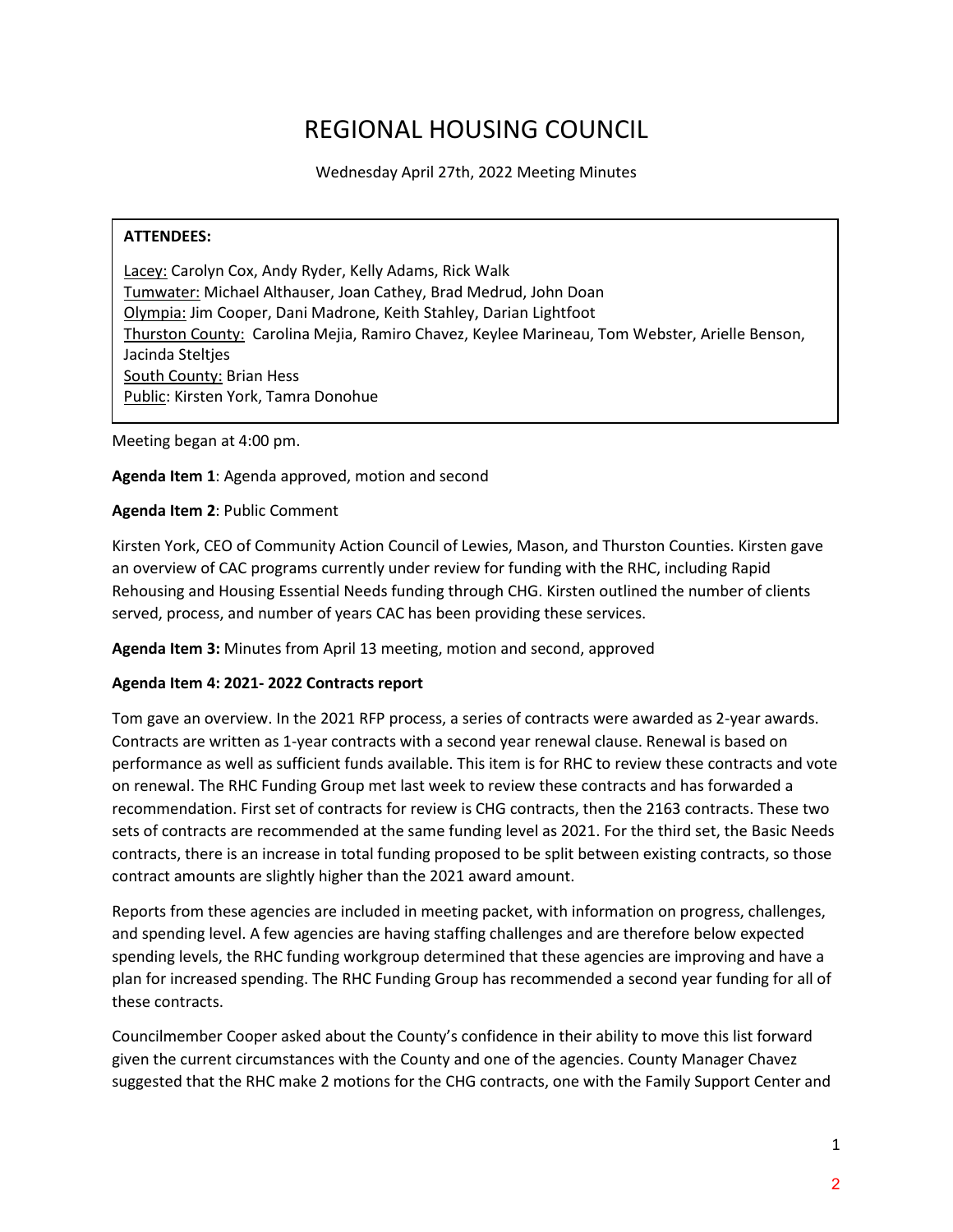Interfaith contracts, and one with the CAC contracts, to allow Commissioner Mejia to make separate actions.

HSF contracts: motion and second to approve as proposed. All in favor, motion passed.

2163 contracts: motion and second to approve as presented. All in favor, motion passed.

CHG contracts: motion and second to approve CHG/HEN awards to Family Support Center and Interfaith Works as presented. All in favor, motion passed.

CHG contracts, CHG/HEN CAC contracts: motion and second to approve CHG/HEN awards to CAC as presented. 3 in favor, 1 abstention, motion passed.

County Manager Chavez thanked the RHC for these motions, and added that the BoCC may consider awarding the CAC contracts with additional conditions.

## **Agenda Item 5: Point In Time Report**

Arielle gave a preliminary results report for the Point In Time Count for the night of February 4<sup>th</sup> 2022. The two page report was included in the agenda packet. They completed a seven day count using surveys completed through the outreach community. Counted 416 unsheltered individuals, 294 were staying in Emergency Shelter, 56 individuals in Transitional Housing, for a total of 766 individuals. They are in the middle of the de-duplication process to ensure each individual is counted once. Health conditions continue to be highly identified in the population, with mental health being the number one condition (over 40% of respondents) and chronic health condition a close second. On the night of the 24<sup>th</sup> the majority of people were sleeping unsheltered outside in tents or under awnings, or in vehicles. Where do people identify as their last physical address? 72% were from Thurston County, 13% from neighboring counties, 11% from other WA counties. Question from Councilmember Hess, were some of these people surveyed in Yelm? Yes 56 respondents were surveyed by Love Abounds Here and are staying in Yelm currently.

Methods of PIT has changed in recent years, in 2021 due to Covid there were no surveys, just an observation-only count. The final report should be complete in the next few weeks. Councilmember Althauser asked for more information on the Homestead vehicle distinction. The Point in Time count aims to capture all experiencing homelessness, including living in vehicles. They counted 86 recreational vehicles but it is not determined how many people are in each vehicle. Councilmember Althauser asked about the future of PIT methodology so that data is comparable across years. This year's methodology was very similar to 2020, but missing the events they had in 2020, and events draw in more participants. Discussion follows regarding methodology, HUD methods and changes, Balance of State consistency across the state, and large changes in methodology in 2021 and 2022 due to Covid.

#### **Agenda Item 6: Ensign Road Discussion**

Tom gave an introduction, this discussion is to recognize the pressure on Ensign Road and to be less reactive regarding a likely action taken before Franz Anderson is ready to accept vehicles. Idea is to make sure all jurisdictions are communicating and aware about possible actions. Keith added that each time there is a shooting/violence on Ensign, the pressure to move becomes greater. The hospital is impacted by Ensign continuously, the ER had to be closed last week due to a shooting. Franz Anderson is months away from being able to move people there. Operating Franz Anderson is anticipated to cost at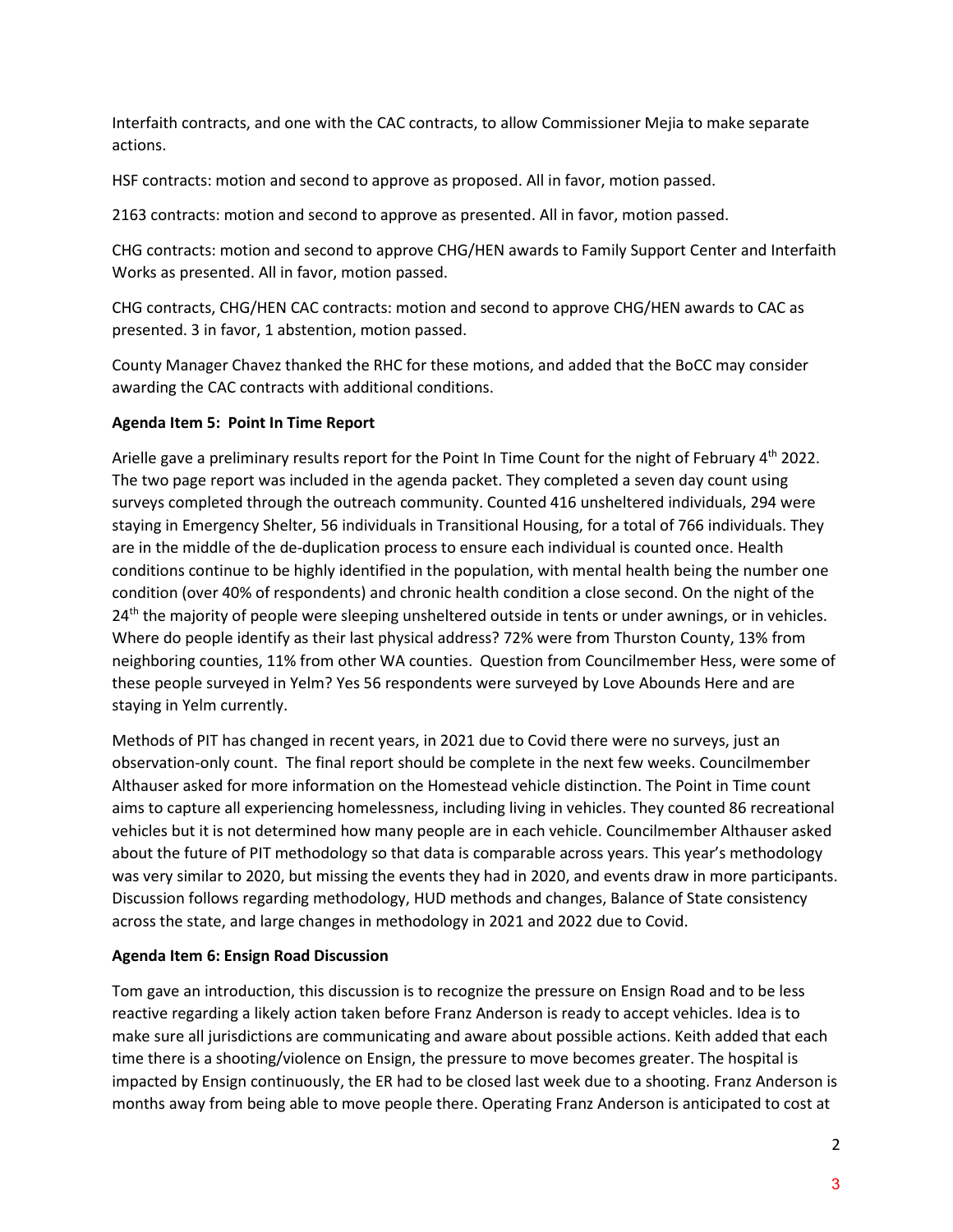least \$1M a year, all jurisdictions will need to find a way to make that happen. County funding for garbage pick up is running out, and Olympia does not have the funds available to continue garbage service. Chair Cox asked for Olympia to communicate with other jurisdictions any timeline for changes at Ensign. Councilmember Hess asked about garbage, as this is a top concern for residents. Discussion follows regarding costs of dumpster service, cleaning up in state right of way including along Wheeler, cost of cleanup.

Keylee asked about centering the conversation on what can the RHC do in advance of a likely coming Ensign Rd sweep, to avoid similar situation to the Deschutes sweep. Councilmember Madrone adds agreement with Keylee, Olympia will need help from other jurisdictions. Property bordering Ensign is owned by Providence, and Providence is looking into how to develop that property for Permanent Supportive Housing. Discussion follows regarding how to proceed: return item to RHC agenda, Technical Team work to be done, and electeds need to communicate to their staff about what each jurisdiction can do, keeping in mind this is a political topic. Councilmember Althauser suggested that jurisdictions beyond Olympia and the County might discuss within their management what they can offer as assistance for Franz Anderson. Keylee added that this type of situation can hopefully be discussed and resolved at the retreat. Councilmember Cooper added that Olympia has continued to declare an emergency as they have each year since 2018, and would like to see other jurisdictions acting like this is an emergency, at a minimum they need to review the parking policies and come up with a consistent standard of enforcement.

## **Agenda Item 7: Technical Team Working Group updates**

Tom gave an update on the Home fund, discussions between Olympia and the County continue regarding the ILA.

Hotel acquisition, there will be a meeting between Lacey and the County in early May.

Property Acquisition update on Franz Anderson was covered in Ensign Rd discussion.

Scattered Site update, contracts are set to expire on June 30<sup>th</sup>, with Olympia and OlyMAP. OlyMAP may be able to extend though July depending on funding availability. This contract as not part of the renewed contracts above, this was a special contract that used funds from the 2163 fund balances.

The Anchor Community Initaitive is working on Youth and Young adult homelessness, this process is happening at the same time as the Built for Zero process. A goal is to develop a by name list, which is challenging with a system that has 3 points of entry for the HMIS system. The by name list is essential to ensure that they have quality data to reach functional zero.

# **Agenda Item 8: Rent Assistance Update**

County is working with Livestories, they have about 1,000 applications to transfer over to Livestories, where applications need to be entered and updated into the Livestories database and system. They are working to increase capacity. Livestories will begin taking new applications from the public on May  $2^{nd}$ .

# **Agenda Item 9: RHC and HAT Retreat Update**

Darian gave an update, they met with consultants to set the agenda, expect to send agenda out on Friday. Day one is at Lacey Community Center, Day 2 is at Olympia City Hall. City of Lacey plans to